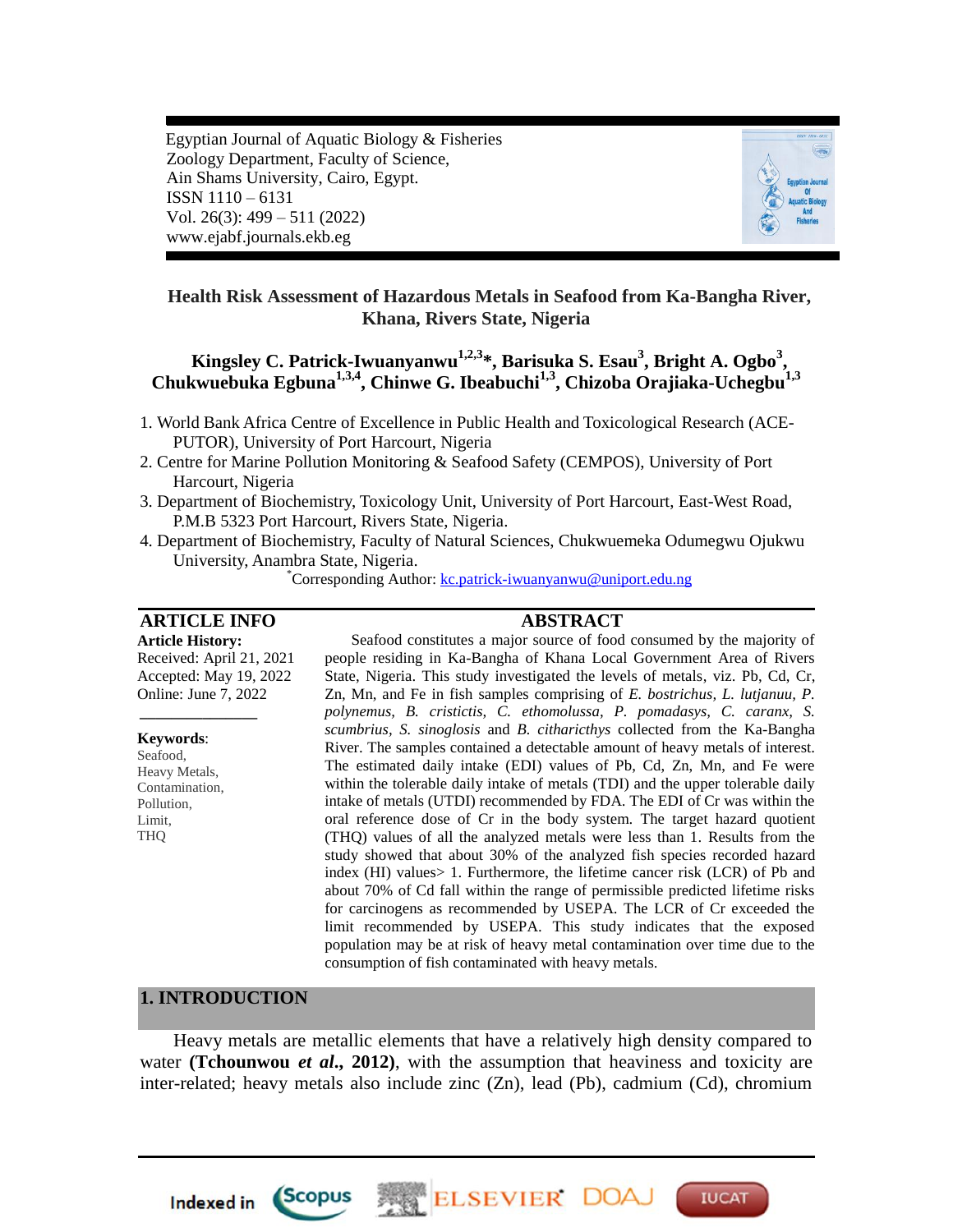(Cr), iron (Fe) that can induce toxicity at a low level of exposure **(Duffus, 2002; Zheng**  *et al***., 2020)**.

\_\_\_\_\_\_\_\_\_\_\_\_\_\_\_\_\_\_\_\_\_\_\_\_\_\_\_\_\_\_\_\_\_\_\_\_\_\_\_\_\_\_\_\_\_\_\_\_\_\_\_\_\_\_\_\_\_\_\_\_\_\_\_\_\_\_\_\_\_\_\_\_\_\_\_\_\_\_\_\_\_\_\_

Metals in the form of inorganic compounds from natural and anthropogenic sources continuously enter the aquatic ecosystem, where they pose a serious threat for their toxicity, longtime persistence, bioaccumulation, and biomagnification in the food chain **(Ashraf, 2005; Fuentes** *et al***., 2020; Shahid** *et al***., 2021)**. Many metals such as Fe and Zn are essential trace elements for aquatic organisms and are involved in biochemical processes such as enzyme activation.

Aquatic animals accumulate large quantities of these xenobiotics, and the accumulation depends on the intake and elimination from their bodies **(Karadede** *et al***., 2004; Satapathy** *et al***., 2019)**. There is a growing need to understand the transfer of contaminants such as heavy metals through the food web. Analyzing pollutants in living organisms is more attractive and promising than analyzing pollutants of the abiotic environment, since living organisms provide precise information about the bioavailability of pollutants and the magnification and bio-transference of pollutants **(Javed, 2012; Şekeroğlu** *et al***., 2013)**. This may assist in predicting pollutants transfer exposure and its possible health consequences to humans. Several aquatic organisms which can bioaccumulate heavy metals have shown limited productivity and reproduction due to the food chain relationship. However, bio-accumulation in marine invertebrates may be affected by several factors, such as environmental condition, age, size, feeding rate, and nature of organism involved **(Şekeroğlu** *et al***., 2013; Yılmaz** *et al***., 2017)**.

Nigeria possesses Africa's largest reserves of oil and gas within its borders and most of these resources exist in the Niger Delta and on the continental shelf of the country **(Lindén & Pálsson, 2013)**. The reserve of crude oil in Nigeria is estimated by 270 billion tonnes, making it one of the top 10 largest reserves in the world in 2011 **(Lindẻn &** Palsson, 2013). These reserves are majorly found in the Niger Delta area of which Khana, a community in Ogoni land is situated. There have been reported cases of oil spill, where a large part of the land and wetlands are chronically affected by oil spills **(Lindẻn & Pẚlsson, 2013)**. The explorative and exploitative activities of oil and gas in this region have also led to the contamination of oil in mangroves and wetlands as well as on land further culminating in penetration of oil into soils down to several meters contaminating groundwaters over large areas **(Linden & Palsson, 2013)**. These anthropogenic activities have been reported to result in the contamination of water wells as a particularly serious concern from a human health perspective **(Mmom & Arokoyu, 2010; UNEP, 2020)**.

This study was carried out to determine the Pb, Cd, Cr, Zn, Mn, Fe contents in finfishes from Ka-Bangha River in Khana Local Government Area of Rivers State to calculate the estimated daily intake (EDI) of metals, target hazard quotient (THQ), hazard index (HI), cancer risk associated with consumption and potential health risk to the exposed population.

## **2. MATERIALS AND METHODS**

#### **2.1 Study area**

The study was conducted in Ka-Bangha of Khana Local Government Area, in the South-South region of Rivers State, Nigeria (Fig. 1). The study area lies between latitude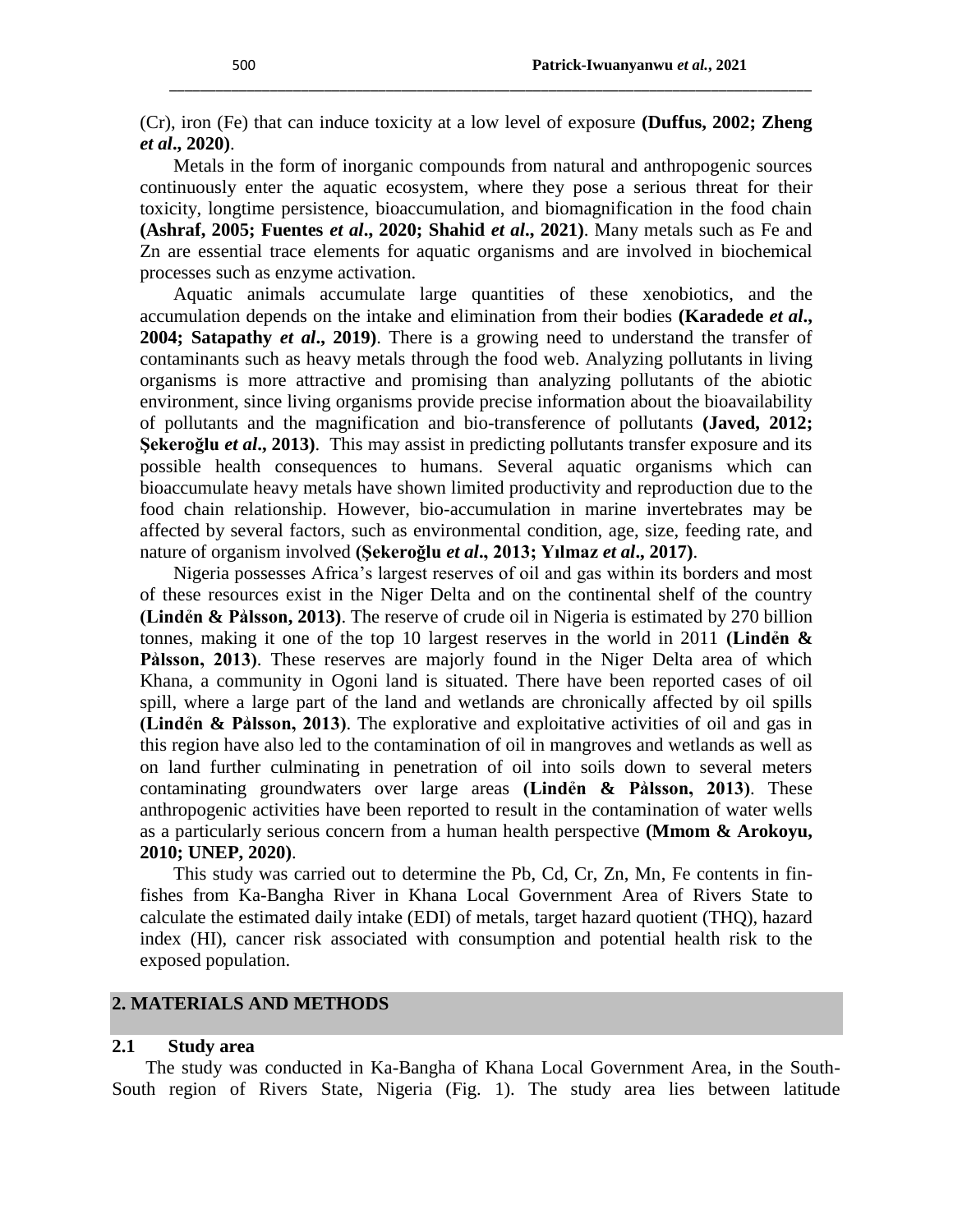4º42'7.30872"N and longitude 7 º28'13.71468" E. The area is surrounded by water of heavy rainfall, which occurs during most periods of the year (NPC, 2006). Khana has an area of 560km<sup>2</sup> and a population over 300,000 people according to 2006 census **(NPC, 2006)**.

\_\_\_\_\_\_\_\_\_\_\_\_\_\_\_\_\_\_\_\_\_\_\_\_\_\_\_\_\_\_\_\_\_\_\_\_\_\_\_\_\_\_\_\_\_\_\_\_\_\_\_\_\_\_\_\_\_\_\_\_\_\_\_\_\_\_\_\_\_\_\_\_\_\_\_\_\_\_\_\_\_\_\_\_\_\_



**Fig. 1.** A map of the study area

#### **2.2 Sample collection**

Two samples from each of the following species; namely, *E. Bostrichus., L. Lutjanuu., P. Polynemus., B. Cristictis., C. Ethomolussa., P. Pomadasys., C. Caranx., S. Scumbrius., S. Sinoglosis., B. Citharicthys* were collected from Ka-Bangha River, Ogoni, Rivers State, Nigeria on the 23<sup>rd</sup> of May 2017 at about 9.30am. All the fish considered are commonly consumed by the local populace in Ka-Bangha, Nigeria. Samples were placed in an isolated container inside clean polyethylene bags with ice and were immediately transferred to the laboratory for analysis. Ice was used to minimize tissue decay and maintain moist conditions during transportation **(Eastwood, 2000)**.

#### **2.3 Sample preparation for metal determination**

In the laboratory, the collected samples were washed with distilled water to remove mud, other fouling substances, or contaminated particles. The muscle tissue of the fish (dorsal muscle) samples were removed for metal analysis using a clean stainless steel knife. The muscle is preferred because it is the major target tissue for metal storage **(Rejomon** *et al***., 2010)**, and it is the most edible part of the fish. Fish tissues were cut and air-dried to a constant weight to remove extra water and stored at −20°C. A wet digestion method was used, and determination of metals was performed with a solar thermo- elemental flame atomic absorption spectrometer (STEF-AAS) (Model S4-71096, Germany). Each sample was analyzed in triplicate. Double-distilled deionized water free from impurities was used throughout the study. Before use, glassware and plasticware (Merck, Germany) were thoroughly rinsed with  $10\%$  HNO<sub>3</sub> and washed with deionized distilled water. One gram of each sample was carefully weighed in a conical flask. Then, 2mL of the mixed acid  $(H_2SO_4: HNO_3: HClO_4)$  in the ratio of 40: 40: 20 was added and then digested in a hot plate under a fume cupboard until white fumes appeared. It was allowed to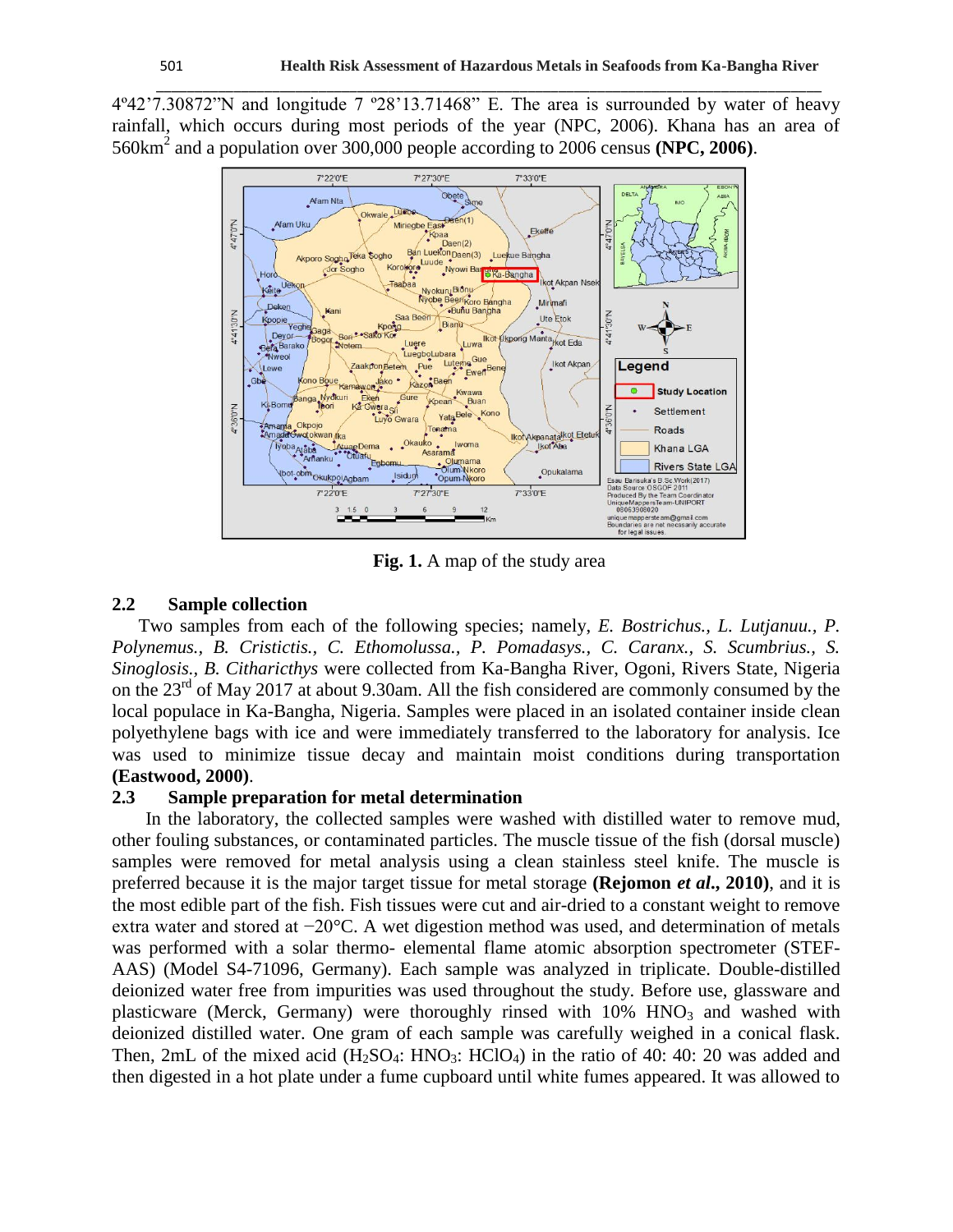cool, and then transferred into a 100ml volumetric flask and filled to 100ml mark with distilled water.

\_\_\_\_\_\_\_\_\_\_\_\_\_\_\_\_\_\_\_\_\_\_\_\_\_\_\_\_\_\_\_\_\_\_\_\_\_\_\_\_\_\_\_\_\_\_\_\_\_\_\_\_\_\_\_\_\_\_\_\_\_\_\_\_\_\_\_\_\_\_\_\_\_\_\_\_\_\_\_\_\_\_\_

## **2.4 Health Risk Assessment of Heavy Metals**

Several toxicological indices as mentioned below were used to estimate health risk assessment via the consumption of the seafood samples. In this work, the health hazard estimates of the ingestion of metals from fish intake depended on the facts from heavy metal evaluation and different records based on the EPA guidelines (2004).

## **2.5 Health Risk Assessment of Heavy Metals in the Study Population**

To assess the health risks associated with the ingestion of metals from finfish, the estimated daily intake (EDI), target hazard quotients (THQ), hazard index (HI), and total carcinogenic intake (CR) were calculated as follows:.

## **2.6 Estimated Daily Intake of Metals**

Estimated daily intake of metals (EDI) (mg person<sup>-1</sup> day<sup>-1</sup>) was calculated to averagely estimate the daily metal loading into the body system of a specified bodyweight of a consumer. The health risks associated with the consumption/intake of heavy metal via oral exposure were calculated based on the formula below:

$$
EDI = \frac{C_{metal} \times D_{food\ intake}}{BW_{average}}
$$

Where,

 $C_{\text{metal}}$  = the metal concentration in finfish in mg/kg;

 $D_{\text{food intake}}$  = the daily intake of food in kg person<sup>-1</sup>, and

 $BW_{\text{average}}$  = the average body weight in kg person<sup>-1</sup>. (70kg for adults).

The average daily consumption of 0.227kg of finfish for an adult was assumed in this study. This value was adapted based on the work of **Song** *et al***. (2009)** and considering that finfish is widely consumed or forms a major part of the diet. The average adult body weight was 70kg.

## **2.7 Target Hazard Quotient**

Target hazard quotient (THQ) is a ratio of the determined dose of pollutant to a reference level considered harmful. THQs were calculated according to the methodology described by the Environmental Protection Agency (EPA) of USA **(USEPA, 2015)**.

$$
THQ = \frac{Efr \times ED \times FIR \times C}{RfDo \times B_{average\ weight} \times A T n \times 10^{-3}}
$$

Where,

Efr = exposure frequency in 365 days year<sup>-1</sup>;

 $ED =$  exposure duration in 53 years (equivalent to an average lifetime of a Nigerian),

FIR = average daily consumption in  $\text{Kg}$  person<sup>-1</sup>day<sup>-1</sup>;

 $C =$  concentration of metal in food sample in mg/kg;

 $RfDo =$  reference dose in mg/Kg day<sup>-1</sup>, and

 $ATn =$  the average exposure time for non– carcinogens in days (19,345).

The following reference doses were used (Pb= 3.50 x  $10^{-3}$ ; Cd= 0.001; Zn= 0.3; Cr= 1.5, Fe= 0.8, and Mn= 0.014). Doses were calculated using the standard assumption for integrated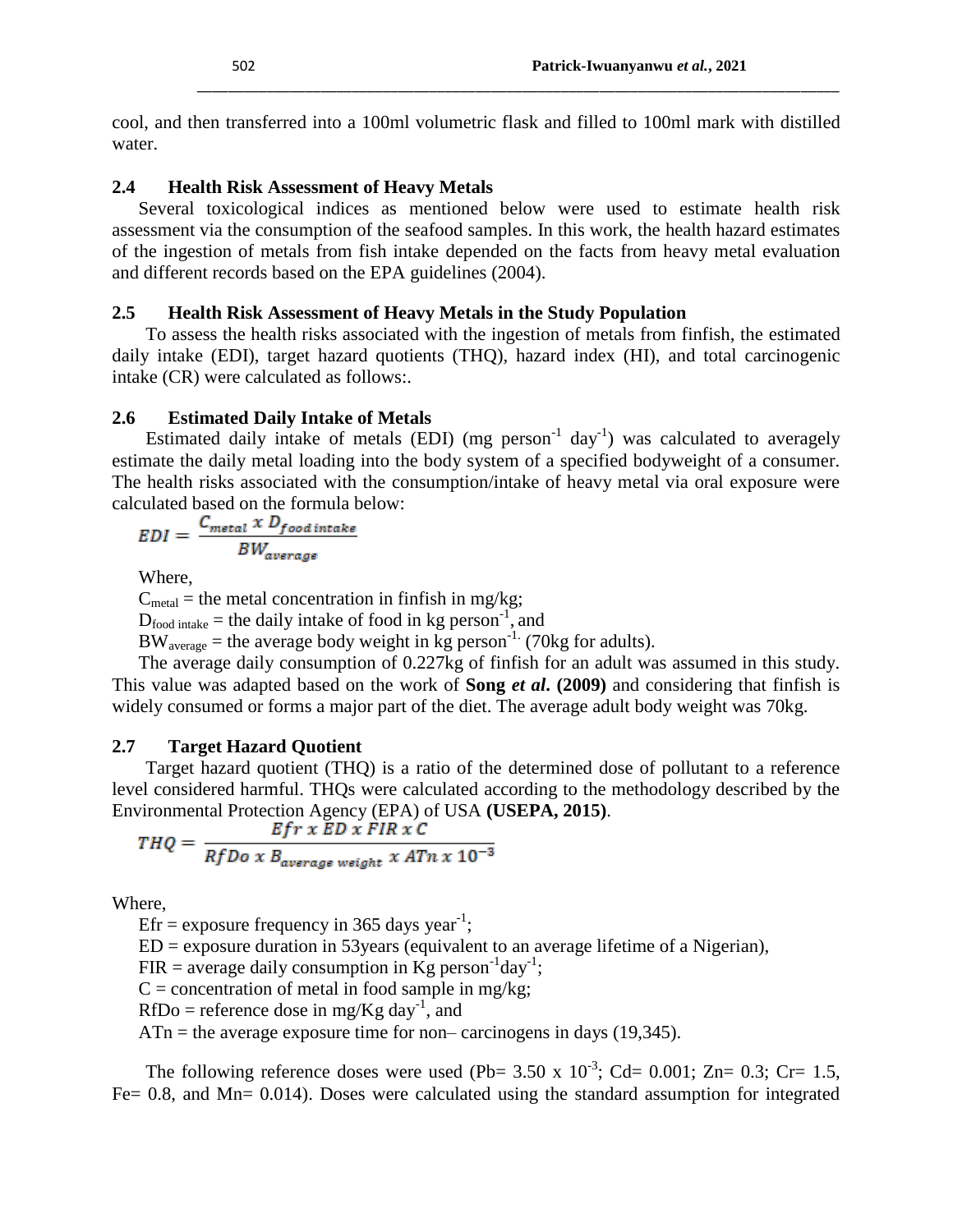risk analysis and an average adult body weight of 70 kg **(Wang and Rainbow, 2008; USEPA, 2015)**. In addition, based on EPA guidelines, it was assumed that ingested doses were equal to the absorbed contaminant doses **(Ihedioha** *et al***., 2014)**.

\_\_\_\_\_\_\_\_\_\_\_\_\_\_\_\_\_\_\_\_\_\_\_\_\_\_\_\_\_\_\_\_\_\_\_\_\_\_\_\_\_\_\_\_\_\_\_\_\_\_\_\_\_\_\_\_\_\_\_\_\_\_\_\_\_\_\_\_\_\_\_\_\_\_\_\_\_\_\_\_\_\_\_\_\_\_

#### **2.8 Hazard Index**

Hazard index (HI) is used to evaluate the potential risk to human health when more than one heavy metal is involved [16]. HI was calculated as the sum of target hazard quotients (THQ). Since different pollutants can cause similar adverse health effects, it is often appropriate to combine THQs associated with different substances, and hence, the HI was calculated using the successive formula:

 $HI = \Sigma THQ$  (THQ<sub>Pb</sub> + THQ<sub>Cd</sub> + THQ<sub>Ni</sub> + THQ<sub>Cr</sub>…………THQn)

#### **2.9 Carcinogenic Health Effect**

In carcinogenic risk, slope factors used to assess cancer risk and the accompanying weightof-evidence determination are the toxicity data most commonly used to evaluate potential human carcinogenic risks **(Molina** *et al***., 2011)**. Cancer slope factors are estimates of carcinogenic potency used to estimate the daily dose of a substance over a lifetime exposure to the lifetime probability of excess tumors. The ingestion cancer slope factors evaluate the probability of an individual developing cancer from oral exposure to contamination levels over a lifetime.

The lifetime probability of contracting cancer due to exposure to carcinogenic chemicals is calculated as follows:

Carcinogenic Risk =  $EDI \times CSF_{ing}$ 

Where,

 $EDI =$  the Estimated Daily Intake of each heavy metal (mg/kg/day), and

 $CSF_{ing}$  = Ingestion Cancer Slope Factor (mg/kg/day)<sup>-1</sup>

The US EPA, in 2011 stated that  $10^{-6}$  (1 in 1,000,000) to  $10^{-4}$  (1 in 10,000) represented a range of permissible predicted lifetime risks for carcinogens. Chemical for which the risk factor falls below  $10^{-6}$  may be eliminated from further consideration as a chemical of concern. The risk associated with the carcinogenic effect of target metal is expressed as the excess probability of contracting cancer over a lifetime of 70 years.

#### **2.10 Statistical Analysis**

The data was analyzed using statistical package for social scientists, version 16.0 (SPSS Inc., Chicago, IL, USA).

## **3. RESULTS**

The concentration of metals in fin-fishes is shown in Table (1). Generally, the mean concentration of Pb, Cd, Cr, Zn, Mn, and Fe ranged between  $3.355 \pm 0.055$  to  $11.540 \pm 0.007$ ,  $0.168 \pm 0.003$  to  $1.529 \pm 0.003$ ,  $3.120 \pm 0.008$  to  $10.357 \pm 0.003$ ,  $8.152 \pm 0.003$  to  $38.412 \pm 0.003$ 0.003, 7.139  $\pm$  0.002 to 34.845  $\pm$  0.007 and 88.974  $\pm$  0.004 to 308.178  $\pm$  0.007 mg/kg, respectively. The highest concentration of Pb was recorded in *B. crictictis*  $(11.540 \pm 0.007$ mg/kg), while the lowest concentration was detected in *B. citharicthys*  $(3.355 \pm 0.055 \text{ mg/kg})$ . The highest concentration of Cd was observed in *L. lutjanuu*  $(1.529 \pm 0.003 \text{ mg/kg})$ , while the lowest concentration of Cd was recorded in *S. sinoglosis* (0.168 ± 0.003 mg/kg). The highest concentration of Cr was recorded in *P. polynemus* (10.357  $\pm$  0.003 mg/kg), while the lowest concentration was observed in *S. sinoglosis* (3.120 ± 0.008 mg/kg). The highest concentration of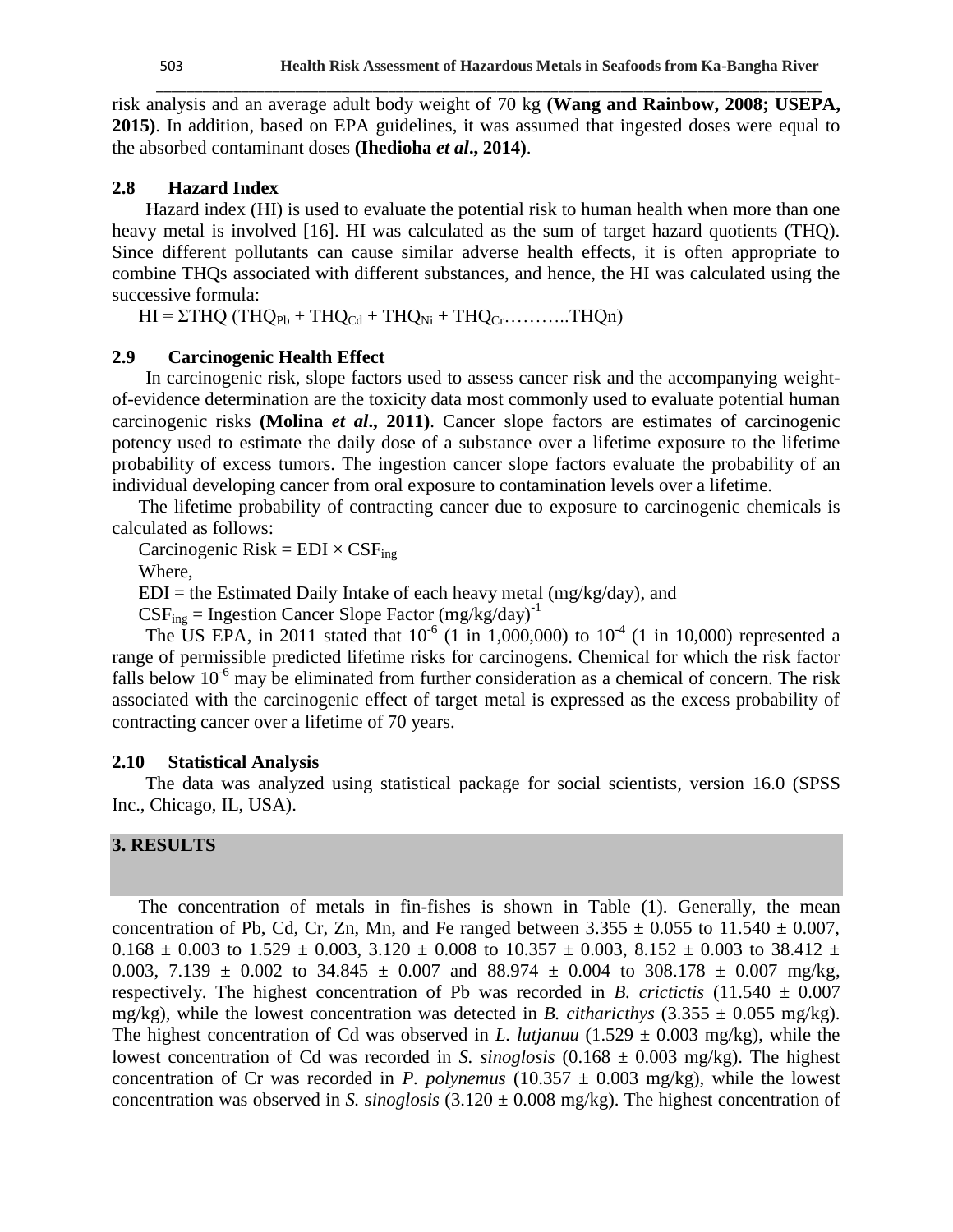Zn was recorded in *C. caranx*  $(38.412 \pm 0.003 \text{ mg/kg})$ ; whereas, the lowest concentration was observed in *B. crictictis* (8.152  $\pm$  0.003 mg/kg). The highest concentration of Mn was recorded in *L. lutjanuu* (34.845 ± 0.007 mg/kg), while the lowest concentration was seen in *C. ethomolussa*  (7.139 ± 0.002 mg/kg). Furthermore, the highest concentration of Fe was observed in *C. caranx*   $(308.178 \pm 0.007 \text{ mg/kg})$ , while the lowest concentration was seen in *B. crictictis* (88.974  $\pm$ 0.004 mg/kg), respectively. The result of the present study showed that the concentrations of the heavy metals in the fin-fishes were in the order of  $Fe > Zn > Mn > Pb > Cr > Cd$ .

\_\_\_\_\_\_\_\_\_\_\_\_\_\_\_\_\_\_\_\_\_\_\_\_\_\_\_\_\_\_\_\_\_\_\_\_\_\_\_\_\_\_\_\_\_\_\_\_\_\_\_\_\_\_\_\_\_\_\_\_\_\_\_\_\_\_\_\_\_\_\_\_\_\_\_\_\_\_\_\_\_\_\_

| <b>Sample</b>                                                               | Pb                | C <sub>d</sub>    | Cr                 | Zn                 | Mn                 | Fe                       |
|-----------------------------------------------------------------------------|-------------------|-------------------|--------------------|--------------------|--------------------|--------------------------|
| E. bostridae                                                                | $5.344 \pm 0.017$ | $0.813 \pm 0.002$ | $9.713 \pm 0.01$   | $18.653 \pm 0.005$ | 21.220±0.001       | 94.747±0.003             |
| L. lutjanuu                                                                 | $9.316 \pm 0.006$ | $1.529 \pm 0.003$ | $6.928 \pm 0.003$  | $22.133 \pm 0.003$ | 34.845±0.007       | $106.811 \pm 0.002$      |
| P. polynemux                                                                | $4.254 \pm 0.039$ | $0.567 \pm 0.006$ | $10.357 \pm 0.003$ | $13.749 \pm 0.002$ | 18.799±0.003       | $127.622 \pm 0.003$      |
| <b>B.</b> cristictis                                                        | 11.540±0.007      | $1.245 \pm 0.005$ | $4.066 \pm 0.006$  | $8.152 \pm 0.003$  | $20.122 \pm 0.002$ | 88.974±0.004             |
| C. ethamolusca                                                              | $8.593 \pm 0.003$ | $0.686 \pm 0.004$ | $4.579 \pm 0.003$  | $10.199 \pm 0.002$ | $7.139 \pm 0.002$  | $153.256 \pm 0.005$      |
| P. Pomadaxyx                                                                | 10.988±0.009      | $0.811 \pm 0.006$ | $7.291 \pm 0.006$  | $22.270 \pm 0.003$ | $9.819 \pm 0.003$  | 210.219±0.001            |
| C. caranx                                                                   | $6.211 \pm 0.006$ | $0.293 \pm 0.004$ | $5.198 \pm 0.002$  | 38.412±0.003       | $26.162 \pm 0.002$ | 308.178±0.007            |
| S. scumbrius                                                                | $9.238 \pm 0.02$  | $0.542 \pm 0.002$ | $8.400 \pm 0.003$  | 31.818±0.002       | $12.316\pm0.002$   | 174.128±0.007            |
| S. sinoglosis                                                               | $5.165 \pm 0.005$ | $0.168 \pm 0.003$ | $3.120 \pm 0.008$  | $20.165 \pm 0.001$ | $10.241 \pm 0.002$ | 281.153±0.007            |
| <b>B.</b> citharicthys                                                      | $3.355 \pm 0.005$ | $0.432 \pm 0.003$ | $7.273 \pm 0.007$  | $16.096 \pm 0.003$ | $7.950\pm0.001$    | $134.530\pm0.001$        |
| Permissible limit of heavy metals for seafoods by regulatory bodies (mg/kg) |                   |                   |                    |                    |                    |                          |
| EC (2005)                                                                   | 0.30              | 0.05              | 0.05               | 50.0               |                    | $\overline{\phantom{a}}$ |
| FAO/WHO                                                                     | 0.5               | 0.2               |                    | 40.0               | 5.5                | 43                       |
| (2011)                                                                      |                   |                   |                    |                    |                    |                          |
| Bulgarian<br>Food                                                           |                   |                   | 0.5                |                    |                    |                          |
| <b>CODEX</b>                                                                |                   |                   |                    |                    |                    |                          |

**Table 1.** Concentration of heavy metals in (mg/kg) in selected fin-fish sample from Ka-Bangha

### **3.1 Estimated Daily Intake of Metals in the Exposed Population**

The estimated daily intake (EDI) of metals obtained from the analyzed fin-fishes for the adult population is shown in Table (2). Remarkably, the EDI values of the metals ranged between 0.0001 to 0.999 mg/kg, with the highest value in *C. caranx* (0.999 mg/kg). The calculated EDI values for Pb, Cd, Cr, Zn, Mn and Fe obtained for the study population ranged between (0.011 to 0.037 mg/kg); (0.001 to 0.005 mg/kg); (0.010 to 0.034 mg/kg); (0.026 to 0.125 mg/kg); (0.023 to 0.113 mg/kg) and (0.289 to 0.999 mg/kg), respectively, with their highest values in *C. caranx.* (0.999 mg/kg), *L. lutjanidae* (0.005 mg/kg), *P. polynemus* (0.034 mg/kg), *C. Caranx.* (0.125 mg/kg), *L. lutjanidae* (0.113 mg/kg) and *C. caranx* (0.999 mg/kg) for Pb, Cd, Cr, Zn, Mn and Fe, respectively.

## **3.2 Target Hazard Quotient and Hazard Index of Metals in Adult Population**

The THQ and HI of heavy metals in fin-fishes are presented in Table (3). The THQ values for Pb ranged between 0.031 to 0.107, with the highest THQ value recorded in *B. cristictis.* The calculated THQ values of Cd ranged between 0.014 to 0.946. The THQ values of Cr ranged between 0.007 to 0.022. The THQ values of Zn ranged between 0.088 to 0.415. The THQ values of Mn ranged between 0.017 to 0.081, whereas the THQ values of Fe ranged between 0.011 to 0.852, respectively. The highest values for Cd, Cr, Zn, Mn and Fe were obtained in *C. caranx*, *P.*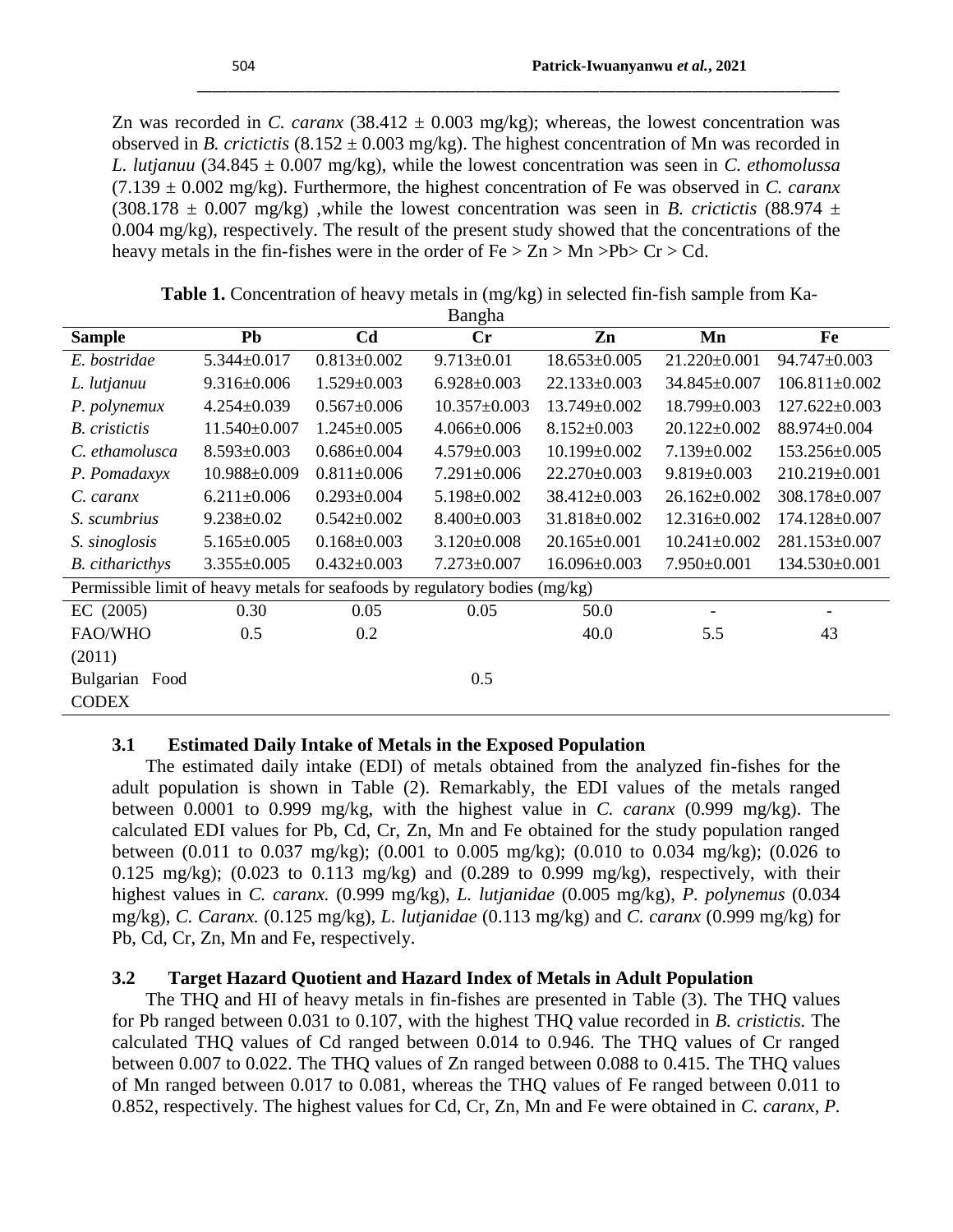*polynemus*, *C. caranx*, *L. lutjanuu* and *C. ethomolussa*, respectively. Meanwhile, HI of metals ranged between 0.652 to 1.504, with the highest HI value recorded in *C. caranx* (1.504).

\_\_\_\_\_\_\_\_\_\_\_\_\_\_\_\_\_\_\_\_\_\_\_\_\_\_\_\_\_\_\_\_\_\_\_\_\_\_\_\_\_\_\_\_\_\_\_\_\_\_\_\_\_\_\_\_\_\_\_\_\_\_\_\_\_\_\_\_\_\_\_\_\_\_\_\_\_\_\_\_\_\_\_\_\_\_

| <b>Sample</b>          | Pb    | C <sub>d</sub> | Cr    | Zn    | - 11<br>Mn | Fe    |
|------------------------|-------|----------------|-------|-------|------------|-------|
| E. bostridae           | 0.017 | 0.003          | 0.032 | 0.061 | 0.069      | 0.307 |
| L. lutjanuu            | 0.030 | 0.005          | 0.023 | 0.072 | 0.113      | 0.346 |
| P. polynemus.          | 0.014 | 0.002          | 0.034 | 0.045 | 0.061      | 0.414 |
| <b>B.</b> cristictis   | 0.037 | 0.004          | 0.013 | 0.026 | 0.065      | 0.289 |
| C. ethomolussa         | 0.028 | 0.002          | 0.015 | 0.033 | 0.023      | 0.497 |
| P. pomadasys           | 0.036 | 0.003          | 0.024 | 0.082 | 0.032      | 0.682 |
| C. caranx              | 0.020 | 0.001          | 0.017 | 0.125 | 0.085      | 0.999 |
| S. scumbrius.          | 0.030 | 0.002          | 0.027 | 0.103 | 0.040      | 0.565 |
| S. sinoglosis.         | 0.017 | 0.001          | 0.010 | 0.065 | 0.033      | 0.912 |
| <b>B.</b> citharicthys | 0.011 | 0.001          | 0.024 | 0.052 | 0.026      | 0.436 |
| <b>TDI</b>             | 0.00  | 0.000          | 1.5   | 8     | 2.3        | 20.5  |
| <b>UTDI</b>            | 0.240 | 0.064          |       | 40    | 11         | 45.0  |

**Table 2.** Estimated daily intake (EDI) of metals in the exposed population

\*TDI (mg/day/person); \*UTDI (mg/day/person); A = Reference Dose of Chromium

 \*Recommended tolerable daily intake (TDI) and upper tolerable daily intake (UTDI) level of heavy metals in foodstuffs **(FDA, 2001; Garcia-Rico, 2007)**.

**Table 3.** Target hazard quotient (THQ) and hazard index (HI) of metals

| <b>Sample</b>          | THQ   |                |                |       |       | Ш     |       |
|------------------------|-------|----------------|----------------|-------|-------|-------|-------|
|                        | Pb    | C <sub>d</sub> | $\mathbf{C}$ r | Zn    | Mn    | Fe    |       |
| E. bostridae           | 0.050 | 0.026          | 0.021          | 0.202 | 0.049 | 0.384 | 0.732 |
| L. lutjanuu            | 0.086 | 0.050          | 0.015          | 0.239 | 0.081 | 0.433 | 0.904 |
| P. polynemus           | 0.040 | 0.019          | 0.022          | 0.149 | 0.044 | 0.518 | 0.792 |
| <b>B.</b> cristictis   | 0.107 | 0.040          | 0.009          | 0.088 | 0.047 | 0.361 | 0.652 |
| C. ethomolussa         | 0.080 | 0.022          | 0.010          | 0.110 | 0.017 | 0.621 | 0.860 |
| P. pomadasys           | 0.102 | 0.027          | 0.016          | 0.273 | 0.023 | 0.852 | 1.293 |
| C. caranx              | 0.058 | 0.946          | 0.011          | 0.415 | 0.061 | 0.013 | 1.504 |
| S. scumbrius           | 0.086 | 0.018          | 0.018          | 0.344 | 0.029 | 0.706 | 1.201 |
| S. sinoglosis          | 0.048 | 0.543          | 0.007          | 0.218 | 0.024 | 0.011 | 0.851 |
| <b>B.</b> citharicthys | 0.031 | 0.014          | 0.016          | 0.174 | 0.018 | 0.545 | 0.798 |

## **Table 4.** Lifetime cancer risk (LCR) of metals in fin-fish

| <b>Sample</b>          | Pb       | C <sub>d</sub> | Cr       |
|------------------------|----------|----------------|----------|
| E. bostridae           | 1.47E-04 | 9.99E-04       | 1.58E-02 |
| L. lutjanuu            | 2.57E-04 | 1.88E-03       | 1.13E-02 |
| P. polynemus           | 1.18E-04 | 7.03E-04       | 1.68E-02 |
| <b>B.</b> cristictis   | 3.18E-04 | 1.54E-03       | 6.60E-03 |
| C. ethomolussa         | 2.37E-04 | 8.44E-04       | 7.40E-03 |
| P. pomadasys           | 3.03E-04 | 1.01E-03       | 1.18E-02 |
| C. caranx              | 1.71E-04 | 3.59E-04       | 8.45E-03 |
| S. scumbrius.          | 2.55E-04 | 6.65E-04       | 1.36E-02 |
| S. sinoglosis.         | 1.42E-04 | 2.06E-04       | 5.05E-03 |
| <b>B.</b> citharicthys | 9.27E-05 | 5.36E-04       | 1.18E-02 |

US EPA, 2011 stated that  $10^{-6}$  (1 in 1,000,000) to  $10^{-4}$  represent a range of permissible predicted lifetime risks for carcinogen.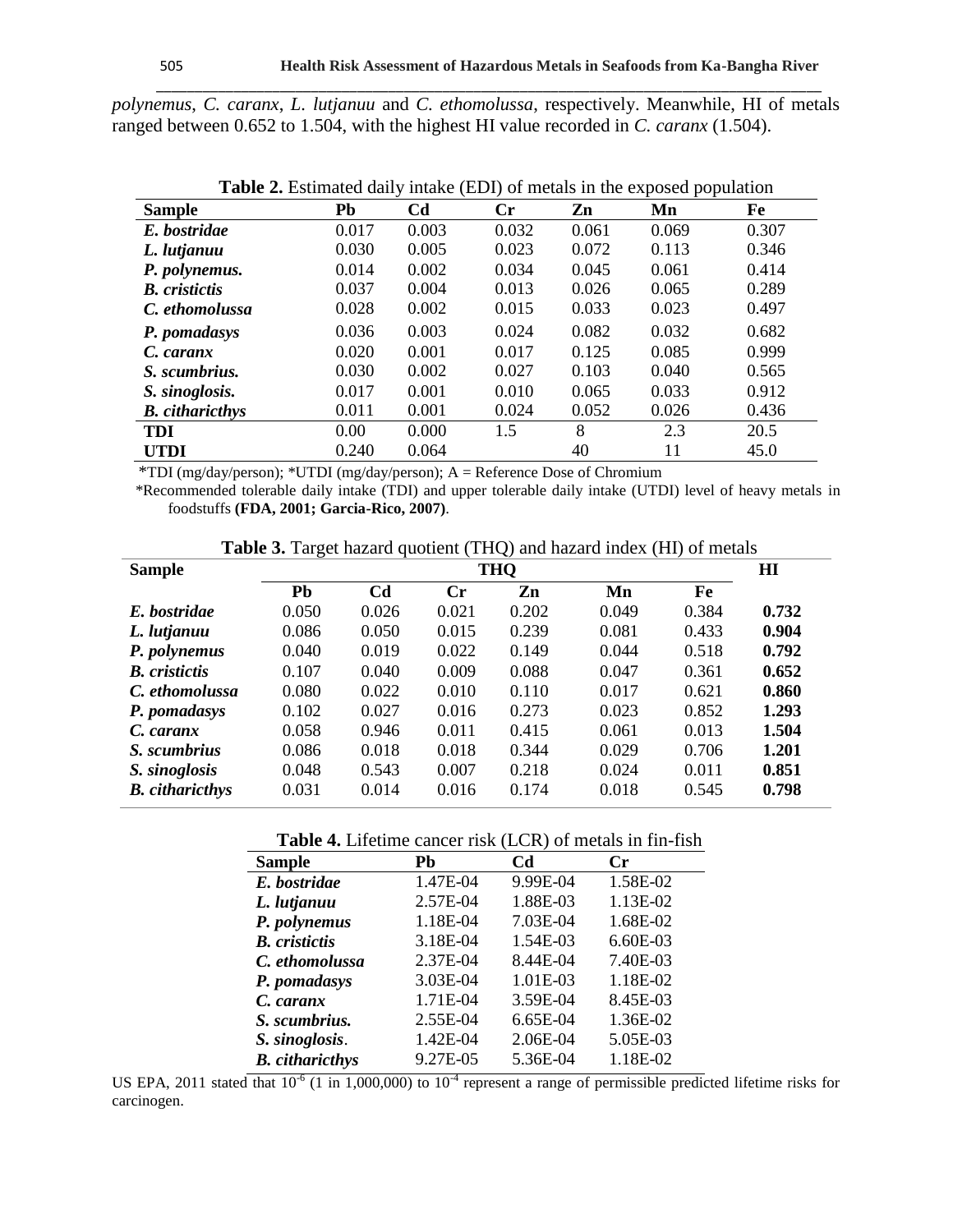#### **3.3 Life Cancer Risk (LCR) in Adult Population**

The results in Table (4) show the life cancer risk (LCR) of toxic metals in fin fish for adult population. LCR values for Pb, Cd, and Cr ranged from 9.27E -05 to 3.18E -04, 2.06E -04 to 1.88E-03 and 5.05E -03 to 1.68E -02, respectively, with their highest values in *B. cristictis*, *L. lutjanuu* and *P. polynemus.*

\_\_\_\_\_\_\_\_\_\_\_\_\_\_\_\_\_\_\_\_\_\_\_\_\_\_\_\_\_\_\_\_\_\_\_\_\_\_\_\_\_\_\_\_\_\_\_\_\_\_\_\_\_\_\_\_\_\_\_\_\_\_\_\_\_\_\_\_\_\_\_\_\_\_\_\_\_\_\_\_\_\_\_

### **4. DISCUSSION**

The present study investigated the levels of Pb, Cd, Cr, Zn, Mn and Fe in ten different species of fin-fish collected from Ka-Bangha, Rivers State, Nigeria. All the concentrations of heavy metals detected in the present study were significantly higher than the maximum permissible limit (mg/Kg) of Pb, Cd, Zn, Mn, and Fe  $(0.3, 0.2, 40, 5.5)$ and 430), respectively, as set by FAO/WHO **(FAO/WHO, 2011)** and Cr (0.5) as recommended by Bulgarian food CODEX. This could be a source of concern due to increase in the frequency of usage by the people of Ka-Bangha and the exposed population in general. The maximum permissible limit of the **European Commission (EC) (2006**) for Pb in seafood is 0.3mg/kg; in all the tested samples, the Pb concentration was above the EC permissible limit. The safe level (mg/kg) of Pb according to EC and FAO/WHO are 0.3 and 0.5, respectively, whereas the level of Pb recorded in this present study ranged from 3.355 to 11.540. This may be an indication of an elevated level of Pb in the present study. In addition in children, previous study have shown an association between blood level poisoning and diminished intelligence, lower intelligence quotient-IQ delayed or impaired neurobehavioral development, decreased in hearing acuity, speech and language handicaps growth retardation, anti-social and diligent behaviors **(Eke** *et al***., 2017; USEPA, 2020)**. Cadmium was detected in all the fin-fish in the study and all exceeded the permissible exposure limits of (0.05mg/kg wet weight) set by **the European Commission (2015)**. Cadmium is the most toxic element even at low concentration in the food chain and has been found to cause Itai-itai disease in Japan unlike other heavy metals, Cd is not essential for the biological system, hence it has no benefit to the ecosystem and only harmful effects have been reported (**Eke** *et al***., 2017)**. The level of Cr in all the present samples exceeded the available permissible limit (mg/kg) according to Brazilian regulatory limit of 0.1 mg/kg wet weight **(Tarley** *et al***., 2001**). In humans and animals  $[Cr^{3+}]$  is an essential natural heavy metal playing a role in glucose, fat, and protein metabolism by potentiating the action in insulin **(Goyer, 2001)**. The level of  $Zn$  in all the samples was below the permissible limit  $(40.0\text{mg/kg})$  set by **FAO/WHO (2011)**. Moreover, the Mn concentration in all the samples exceeded the permissible limit set by **FAO/WHO (2011)**. Although, heavy metals have been reported in food crops, soil, water, seafood, and vegetables **(Rahman** *et al***., 2013)**, excessive manganese concentration in tissues can alter various processes such as enzyme activity, absorption, translocation, and utilization of other mineral elements (Ca, Mn, Fe) causing oxidative stress **(Ducic & Polle, 2005; Glover** *et al***., 2014)**. On the other hand, Iron concentration recorded the highest value in all the samples and was also above the permissible limit set as 43mg/kg by **FAO/WHO (2011)**. Iron toxicity or high level of iron in a biological system may result in liver and heart disease **(Rashmussen** *et al***., 2001)**, diabetes **(Lao & Ho, 2004)**, hormonal abnormalities **(Fraga & Oteiza, 2002)**, immune system abnormalities **(Walker & Walker, 2000)** and cancer **(Valko** *et al***., 2001)**. This implies that the amount of these carcinogenic metals from single-day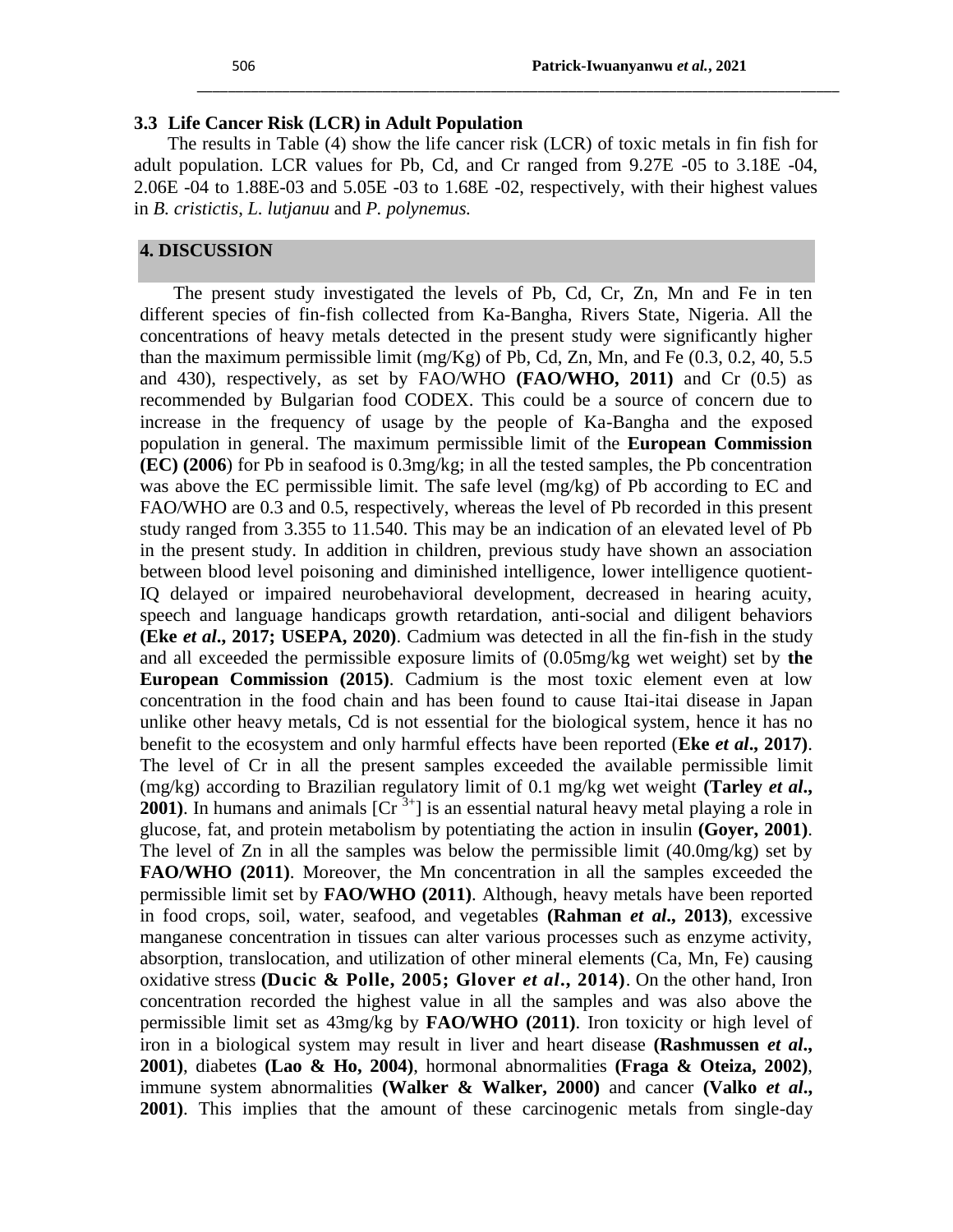$\overline{\phantom{a}}$ ingestion is likely to cause cancer and chronic exposure may also be of public health interest **(Jaishankar** *et al***., 2014)**. In general, the total mean of the heavy metal concentration of all fish species in this study revealed an order of Fe>Zn>Mn>Pb>Cr>Cd. These results were in concordant with the surrounding water of the Ka-Bangha River similar to the previous report of **DOE (2002)**.

\_\_\_\_\_\_\_\_\_\_\_\_\_\_\_\_\_\_\_\_\_\_\_\_\_\_\_\_\_\_\_\_\_\_\_\_\_\_\_\_\_\_\_\_\_\_\_\_\_\_\_\_\_\_\_\_\_\_\_\_\_\_\_\_\_\_\_\_\_\_\_\_\_\_\_\_\_\_\_\_\_\_\_

## **4.1 Estimated Daily Intake** (**EDI**) **of Metals in the Exposed Population**

The EDI results in the adult population exhibited in Table (2) were compared with the recommended tolerable daily intake of metals (TDI) and the upper tolerable daily intake level (UTDI) established by the Food and Drug Agency **(FDA, 2001)** and **Garcia-Rico** *et al***. (2007)**. It is clear that EDI of Pb and Cd in the adult population from finfishes exceeded the TDI; however, their values fall within the UTDI. Zn, Mn, and Fe were lower than the TDI and the UTDI. Cr has no recommended TDI and UTDI.

## **4.2 Target Hazard Quotient (THQ) and Hazard Index (HI) in the Exposed Population**

Non-carcinogenic risk estimation of heavy metal consumption was determined using THQ values **(Patrick-Iwuanyanwu & Nganwuchu, 2017)**. Target hazard quotient is a ratio of the determined dose of a pollutant to a reference level considered harmful **(Patrick-Iwuanyanwu & Nganwuchu, 2017)**. The THQ was calculated according to the methodology described by the Environmental Protection Agency (EPA) in the USA. The THQ of the analyzed metals was less than 1. This is an indication that the exposed population may not be at risk of heavy metals toxicity or contamination. However, 30% of the fish species showed HI values greater than 1, which indicates that the intake of metals by consuming these fish species may result in an appreciable hazard risk for the human body. In the present study, HI of metals for species follows the following order: *C. caranx > P. pomadasys> S. scumbrius> L. lutjanuu> C. ethomolussa> S. sinoglosis> B. citharicthys> P. polynemus> E. bostridae> B. cristictis.*  $HI > 1$  is indicative that the metals are toxic and present a hazard to human health **(Khan** *et al***., 2008; Li** *et al***., 2013)**.

## **4.3 Lifetime Cancer Risk (LCR) of Metals in the Exposed Population**

The LCR of Pb in the analyzed fish samples was within the range of permissible predicted lifetime risks for carcinogens. Furthermore, about 70 % of the LCR of Cd fell within the range of permissible predicted lifetime risks for carcinogens. However, the LCR of Cr in the analyzed fish samples exceeded the range of permissible predicted lifetime risks for carcinogens. This is an indication that there may be carcinogenic risk of obtaining cancer emanating from Cr over time due to the carcinogenic consumption of the fishes obtained from the study area. Furthermore, there may not be carcinogenic risk of obtaining cancer emanating from Pb and Cd over time since they fell within the range of permissible predicted lifetime risks for carcinogens.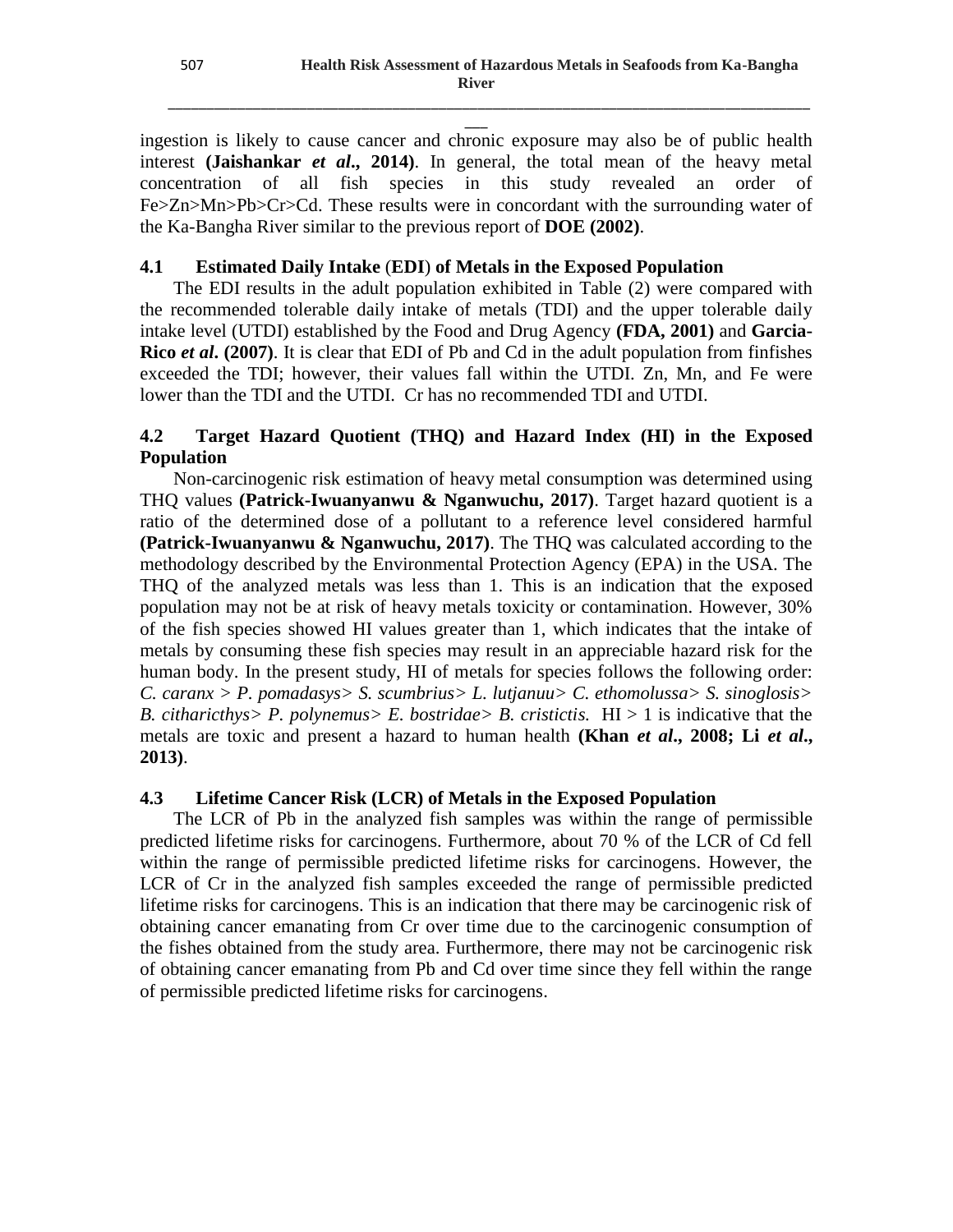## **5. CONCLUSION**

In conclusion, the results of this present study highlight the significant health risks associated with the consumption of fin-fish from Ka-Bangha River in Khana, Rivers State, Nigeria. The concentrations of metals in the fish exceeded the limits of EC and FAO/WHO standards for Pb, Cd, Cr, Mn, and Fe. Even though the calculated THQ values of the metals were< 1 for all the samples, 30% of the fish species showed calculated HI values> 1. This suggests that the exposed population may be at risk of heavy metals contamination over time due to the consumption of fishes from Ka-Bangha River contaminated with heavy metals.

\_\_\_\_\_\_\_\_\_\_\_\_\_\_\_\_\_\_\_\_\_\_\_\_\_\_\_\_\_\_\_\_\_\_\_\_\_\_\_\_\_\_\_\_\_\_\_\_\_\_\_\_\_\_\_\_\_\_\_\_\_\_\_\_\_\_\_\_\_\_\_\_\_\_\_\_\_\_\_\_\_\_\_

#### **Conflict of interest**

The authors declare no conflict of interest.

#### **Acknowledgments**

The authors are thankful to World Bank, University of Port Harcourt, National Universities Commission and Association of African Universities for their support and commitment in encouraging research in the area of public health, risk assessment and toxicology.

#### **REFERENCES**

- **Ashraf, W.** (2005). Accumulation of heavy metals in kidney and heart tissues of *Epinephelus microdon* fish from the Arabian Gulf. Environ. Monitor Assess., 101: 311–316.
- **DOE** (Department of Environment). Malaysia Environmental Quality Report 2002. Kuala Lumpur: Ministry of Natural Resources and the Environment.
- **Ducic, T. and Polle A.** (2005). Transport and detoxification of manganese and copper in plants. Braz. J. Plant Physiol., 17: 103-112.
- **Duffus, J.H.** (2002). Heavy metals a meaningless term. Pure App/Chem. 4(5):793-807.
- **Eastwood, S.** (2000). Effects of Environmental Metal Contamination on the Condition of Northeastern Ontario Yellow Perch (Percaflavescens) [dissertation]. MSc Thesis, School of Graduate Studies Department of Biology Laurentian, University Sudbury, 87 pp.
- **EC European Commission** (2006). ECropean Commission Regulation (EC) No 1881/2006 maximum levels for certain contaminants in foodstuffs, OJ, L364/5.
- **EC European Commission** (2015). European Commission Regulation (EC) No 1005/2015 maximum levels for lead in seafood, L 161; 2015, 9
- **Eke, U.I, Ndulaka, J.C. and Onuh, C.F.** (2017). Environmental pollution and heavy metals. European J. Biotech & Biosci., 5 (5); 73-78
- FAO/WHO (2011). Joint FAO/WHO food standards programme codex committee on contaminants in foods, fifth. Session. 64-89pp..
- **FDA** (Food and Drug Administration) (2001). Dietary Reference Intakes for Vitamin A, Vitamin K, Arsenic, Boron,Chromium, Copper, Iodine, Iron, Manganese, Molybdenum, Nickel, Silicon, Vanadium, and Zinc. Report of the Panel on Micronutrients. National Academy Press, Washington, DC Food and Drug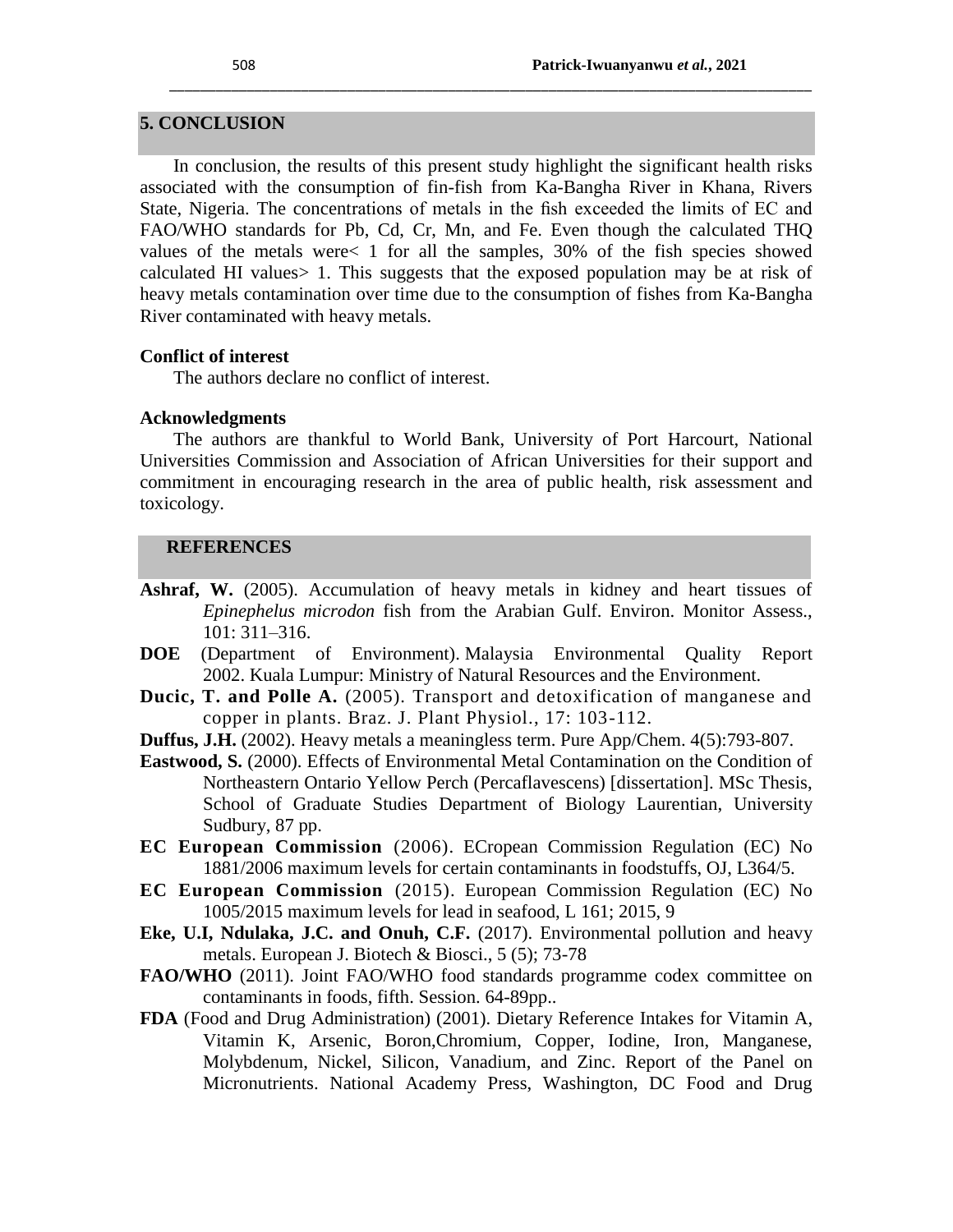Administration, Dietary supplements, Center for Food Safety and Applied Nutrition. 2001.

\_\_\_\_\_\_\_\_\_\_\_\_\_\_\_\_\_\_\_\_\_\_\_\_\_\_\_\_\_\_\_\_\_\_\_\_\_\_\_\_\_\_\_\_\_\_\_\_\_\_\_\_\_\_\_\_\_\_\_\_\_\_\_\_\_\_\_\_\_\_\_\_\_\_\_\_\_\_\_\_\_\_\_  $\overline{\phantom{a}}$ 

- **Fraga, G.C. and Oteiza, P.I.** (2002). Iron toxicity and antioxidant nutrients. Toxicology, 180; 23-3.
- **Fuentes, I.; Márquez-Ferrando, R.; Pleguezuelos, J.M.; Sanpera, C. and Santos, X.** (2020). Long-term trace element assessment after a mine spill: Pollution persistence and bioaccumulation in the trophic web. Environ Pollut. 2020 Dec; 267:115406.
- **Garcia-Rico, L.; Leyva-Perez, J. and Jara-Marini, M.E.** (2007). Content and daily intake of copper, zinc, lead, cadmium, and mercury from dietary supplements in Mexico. Food Chemistry and Toxicology, 45:1599-1605.
- **Glover, M.; Hebert, V.Y.; Nichols, K.; Xue, S.Y.; Thibeaux, T.M.; Zavecz, J.A. and Dugas, T.R.** (2014). Overexpression of mitochondrial antioxidant manganese superoxide dismutase (MnSOD) provides protection against AZT- or 3TCinduced endothelial dysfunction. Antiviral Research, 111: 136–142.
- **Goyer, R.A.** (2001). Toxic effects of metals. In: Klaassen CD, editor. Cassarett and Doull's Toxicology: The Basic Science of Poisons. New York: McGraw-Hill Publisher; pp. 811–867.
- **Ihedioha, J.N.; Okoye, C.O.B. and Onyechi, U.A.** (2014). Health risk assessment of zinc, chromium, and nickel from cow meat consumption in an urban Nigerian population. Int J Occup Environ Health. 20(4): 281–288.
- **Jaishankar, M.; Tseten, T.; Anbalagan, N.; Mathew, B.B. and Beeregowda K.N.** (2014). Toxicity, mechanism and health effects of some heavy metals: A review. Interdiscip. Toxicol. **7**(2): 60–72.
- **Javed, M.** (2012). Tissue-specific bio-accumulation of metals in fish during chronic waterborne and dietary exposures. Pak. Vet. J. 32:567-570.
- **Karadede, H.I.; Oymak, S.A. and Ünlu, E.** (2004). Heavy Metals in Mullet, Liza abu, and Catfish, Silurustriostegus, from the Ataturk Dam Lake (ECphrates), Turkey. Environment International, 2004; 30(2): 183-188.
- **Khan, S.; Lin, A.; Zhang, S.; Huc, Q. and Zhu Y.** (2008). Accumulation of polycyclic aromatic hydrocarbons and heavy metals in lettuce grown in the soils contaminated with long-term waste water irrigation. Journal of Hazardous Material, 152: 506-515.
- Lao, T.T. and Ho, L.F. (2004). Impact of iron deficiencyanemia on prevalence of gestational dia-betes mellitus. Diabetes Care, 27:650–656.
- **Lavilla, I.; Vilas, P. and Bendicho, C.** (2008). Fast determination of arsenic, selenium, nickel andvanadium in fish and shellfish by electrothermal atomic absorption spectrometry following ultrasound-assisted extraction. Fd. Chem. 106: 403-409.
- **Li, J.; Huang, Z.; Hu, Y. and Yang, H.** (2013). Potential risk assessment of heavy metals by consuming shellfish collected from Xiamen, China. Environmental Science and Pollution Research, 20(5): 2937-47.
- Linden, O. and Palsson, J. (2013). Oil Contamination in Ogoniland, Niger Delta. AMBIO, 42: 685–701.
- **Mmom, P.C. and Arokoyu, S.B.** (2010). Mangrove forest depletion, biodiversity loss and traditional resources management practices in the Niger Delta, Nigeria.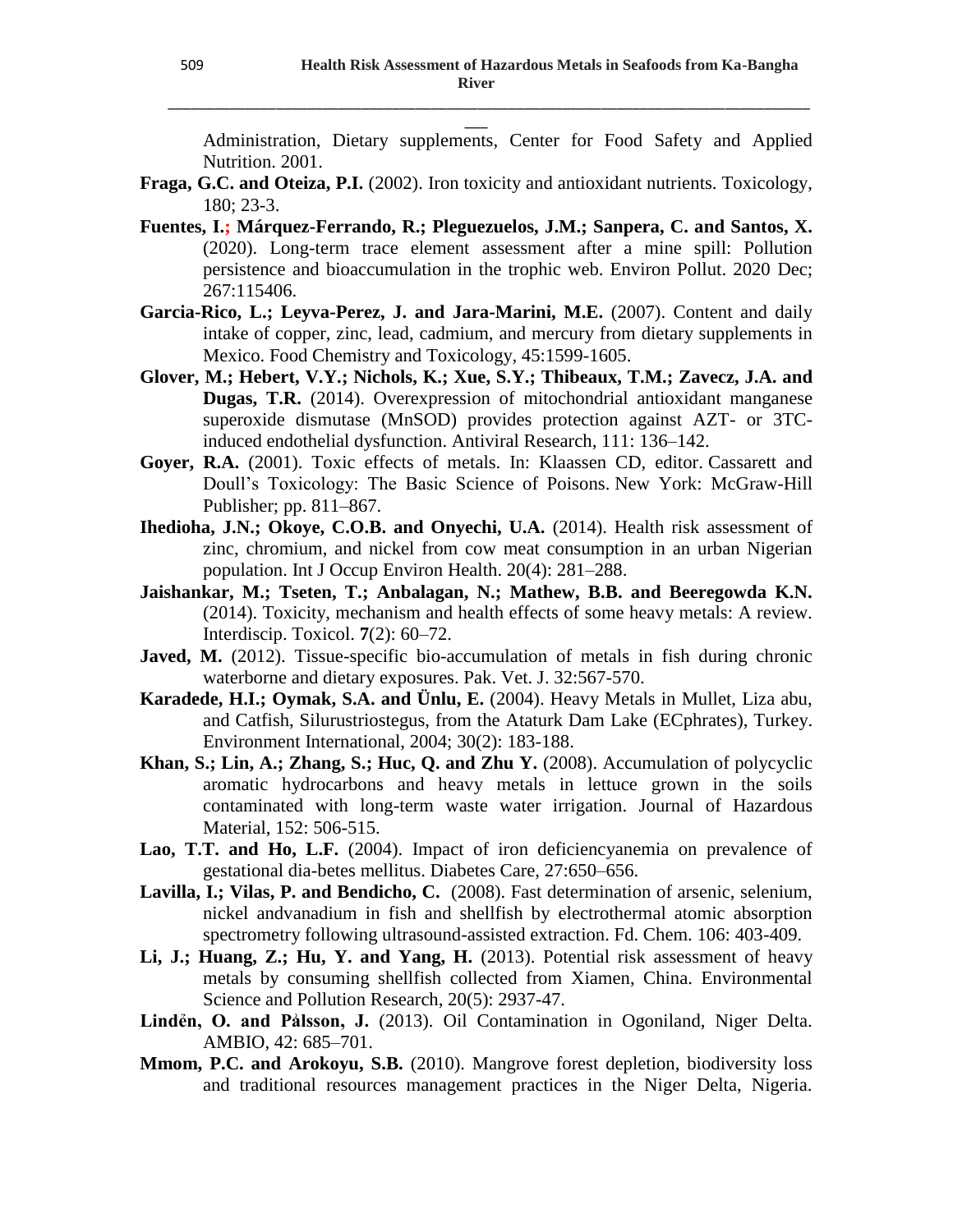Research Journal of Applied Sciences, Engineering and Technology, 2010; 2: 28–34.

\_\_\_\_\_\_\_\_\_\_\_\_\_\_\_\_\_\_\_\_\_\_\_\_\_\_\_\_\_\_\_\_\_\_\_\_\_\_\_\_\_\_\_\_\_\_\_\_\_\_\_\_\_\_\_\_\_\_\_\_\_\_\_\_\_\_\_\_\_\_\_\_\_\_\_\_\_\_\_\_\_\_\_

- **Molina, VB.** (2011). Health risk assessment of heavy metals bioaccumulation in Laguna de Bay fish products, Philippines. 14<sup>th</sup>World Lake Conference, Austin Texas., pp. 1–23.
- **NPC (National Population Commission 2006)**.The Nigeria Population Census, 2006. Available: http:// [www.population.gov.ng/index.php?option=com\\_content&](http://www.population.gov.ng/index.php?option=com_content&view)view= artide&id= (verified on 12 December, 2011).
- **Patrick-Iwuanyanwu, K.C. and Nganwuchu, C.C.** (2017). Evaluation of Heavy Metals Content and Human Health Risk Assessment via Consumption of Vegetables from Selected Markets in Bayelsa State, Nigeria. *Biochem Anal Biochem*., 6: 332. doi: 10.4172/2161-1009.1000332
- **Rahman, S.M.; Åkesson, A.; Kippler, M.; Grandér, M.; Hamadani, J.D.; Streatfield, P.K.; Persson, L.; Arifeen, S.E. and Vahter, M.** (2013). Elevated Manganese Concentrations in Drinking Water May Be Beneficial for Fetal Survival. PLoS ONE, 8(9): e74119. http://doi.org/10.1371/journal.pone.0074119
- **Rashmussen, M.L.; Folsom, A.R.; Catellier, D.J.; Tsai, M.Y;Garg, U. and Eckfeldt, J.H.** (2001). A prospective study of coronary heartdisease and the hemochromatosis gene (HFE) C282Y mutation: The Atherosclerosis Risk in Communities (ARIC) study.Atherosclerosis, 154: 739–746.
- **Rejomon, G., Nair, M. and Joseph T.** (2010). Trace metal dynamics in fishes from the southwest coast of India. Environ Monit Assess, 2010; 167:243–255
- **Satapathy, S., Panda, C.R. and Jena, B.S.** (2019). Risk-based prediction of metal toxicity in sediment and impact on human health due to consumption of seafood (Saccostrea cucullata) found in two highly industrialised coastal estuarine regions of Eastern India: a food safety issue. Environ Geochem Health. 41(5):1967-1985.
- **Şekeroğlu, A., Sarı, H., Sarıca, M., Yıldırım, A. and Duman, M.** (2013). Effect of distance from the roadway on heavy metal content and egg quality of village laying hen's egg along roadsides of Tokat-Turhal, Turkey. Pak. J. Agri. Sci., 2013; 50(2): 299-304.
- **Shahid, M., Natasha, C.D., Niazi, N.K., Xiong, T.T., Farooq, A.B.U. and Khalid, S.** (2021). Ecotoxicology of Heavy Metal(loid)-Enriched Particulate Matter: Foliar Accumulation by Plants and Health Impacts. Rev Environ Contam Toxicol. 253:65-113.
- **Song, B., Lei, M., Chen, T., Zheng, Y., Xie, Y., Li, X. and Gao, D**. (2009). Assessing the health risk of heavy metals in vegetables to the general population in Beijing, China. Journal of Environmental Sciences (China), 21: 1702-9. 10.1016/S10010742(08)62476-6.
- **Tarley, C.R.T., Coltro, W.K.T., Matsushita, M. and de Souza, N.E.** (2001). Characteristic levels of some heavy metals from Brazilian canned sardines (*Sardinellabrasiliensis*). Journal of Food Composition and Analysis, 2001; 14: 611-617. [http://dx.doi.org/10.1006/jfca.2001.1028.](http://dx.doi.org/10.1006/jfca.2001.1028)
- **Tchounwou, P.B., Yedjou, C.G., Patlolla, A.K. and Sutton, D.J.** (2012). Heavy Metals Toxicity and the Environment. *EXS.* 101: 133–164.